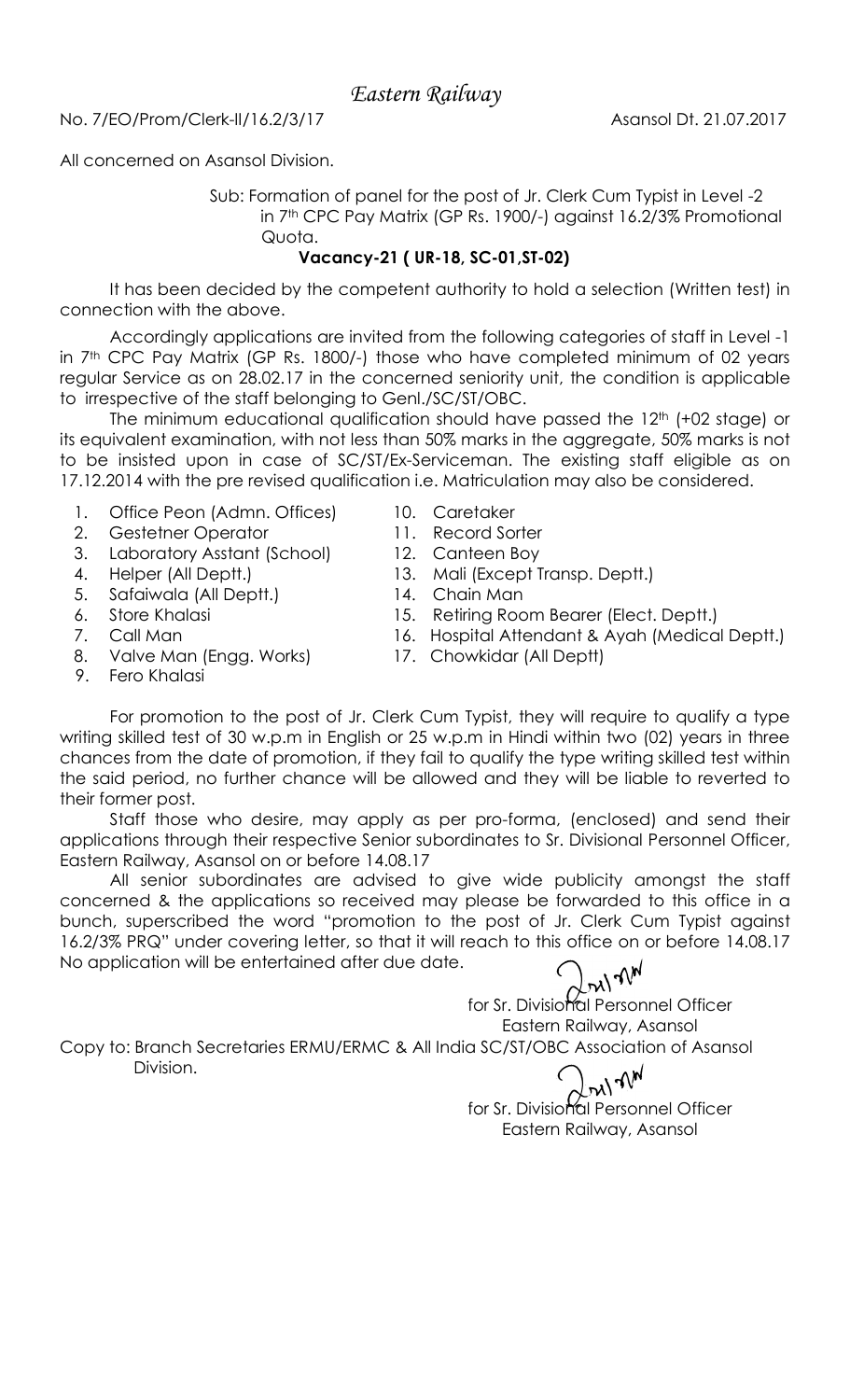Eastern Railway

No. 7/EO/Prom/Clerk-II/33.1/3/17 Asansol Dt. 21.07.2017

All concerned on Asansol Division.

Sub: Formation of panel for the post of Jr. Clerk Cum Typist in Level -2 in 7th CPC Pay Matrix (GP Rs. 1900/-) against 33.1/3% Promotional Quota.

## Vacancy-41 (UR-35, SC-01,ST-05)

It has been decided by the competent authority to hold a selection (Written test) in connection with the above.

Accordingly applications are invited from the following categories of staff in Level -1 in 7<sup>th</sup> CPC Pay Matrix (GP Rs. 1800/-) those who have completed 02 years continuous service as on 28.02.17 in the relevant grade on successful completion of probation period, the condition is applicable to irrespective of the staff belonging to Genl/SC/ST/OBC.

- 1. Office Peon (Admn. Offices) 10. Caretaker
- 2. Gestetner Operator 11. Record Sorter
- 3. Laboratory Asstant (School) 12. Canteen Boy
- 
- 5. Safaiwala (All Deptt.) 14. Chain Man
- 
- 
- 
- 9. Fero Khalasi
- 
- 
- 
- 4. Helper (All Deptt.) 13. Mali (Except Transp. Deptt.)
	-
- 6. Store Khalasi 15. Retiring Room Bearer (Elect. Deptt.)
- 7. Call Man 16. Chowkidar (All Deptt.)
- 8. Valve Man (Engg. Works) 17. Hospital Attendant & Ayah (Medical Deptt.)

For promotion to the post of Jr. Clerk Cum Typist, they will require to qualify a type writing skilled test of 30 w.p.m in English or 25 w.p.m in Hindi within two (02) years in three chances from the date of promotion, if they fail to qualify the type writing skilled test within the said period, no further chance will be allowed and they will be liable to reverted to their former post.

Staff those who desire, may apply as per pro-forma, (enclosed) and send their applications through their respective Senior subordinates to Sr. Divisional Personnel Officer, Eastern Railway, Asansol on or before 14.08.17.

All senior subordinates are advised to give wide publicity amongst the staff concerned & the applications so received may please be forwarded to this office in a bunch, superscribed the word "promotion to the post of Jr. Clerk Cum Typist against 33.1/3% PRQ" under covering letter, so that it will reach to this office on or before 14.08.17. No application will be entertained after due date.

for Sr. Divisional Personnel Officer Eastern Railway, Asansol

Copy to: Branch Secretaries ERMU/ERMC & All India SC/ST/OBC Association of Asansol Division.

byl nW

for Sr. Divisional Personnel Officer Eastern Railway, Asansol